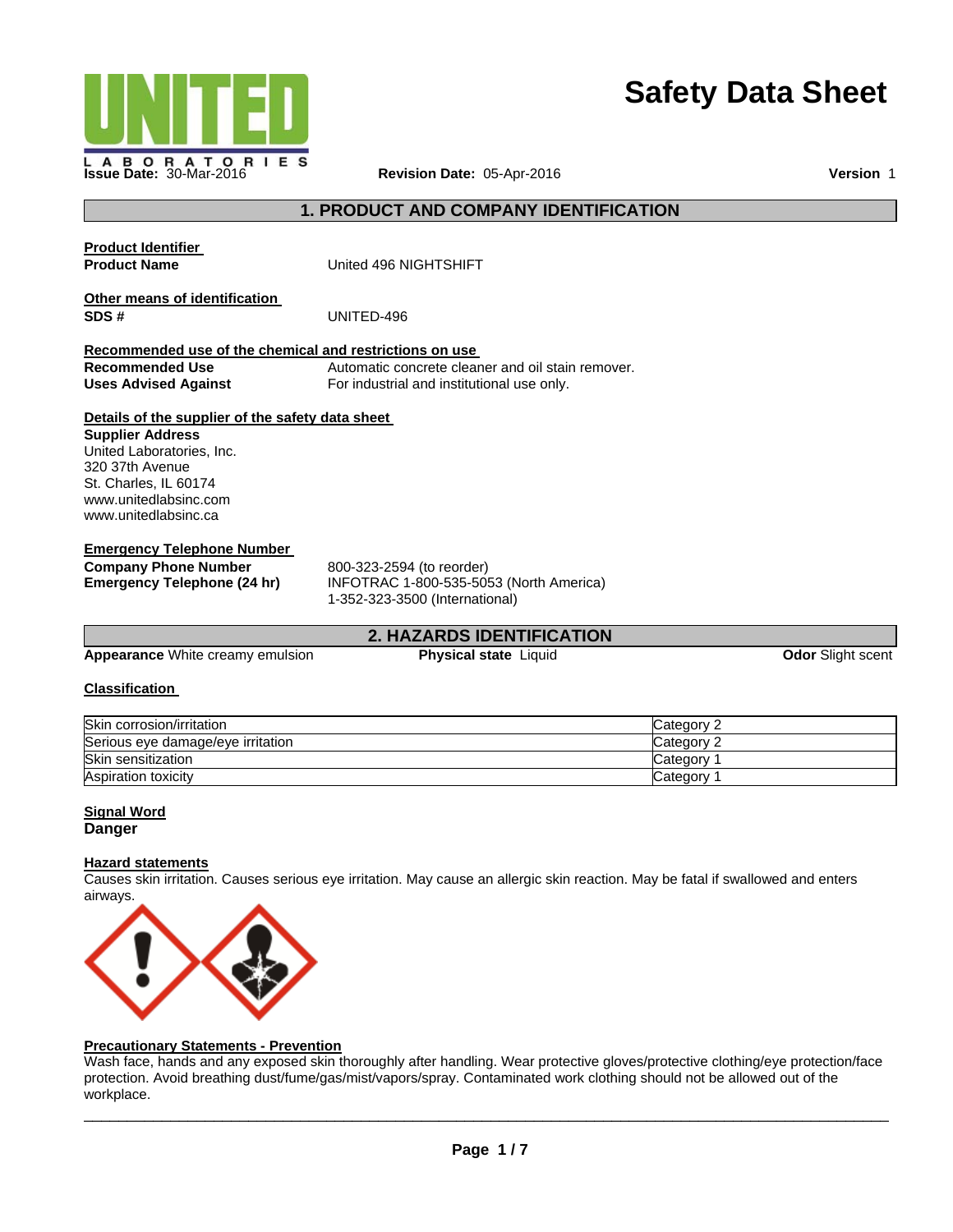#### **Precautionary Statements - Response**

If in eyes: Rinse cautiously with water for several minutes. Remove contact lenses, if present and easy to do. Continue rinsing If eye irritation persists: Get medical advice/attention. If on skin: Wash with plenty of soap and water. Take off contaminated clothing and wash before reuse. If skin irritation or rash occurs: Get medical advice/attention. If swallowed: Immediately call a Poison center or doctor/physician. Do not induce vomiting.

 $\Box$ 

#### **Precautionary Statements - Storage**

Store locked up.

#### **Precautionary Statements - Disposal**

Dispose of contents/container to an approved waste disposal plant.

#### **3. COMPOSITION/INFORMATION ON INGREDIENTS**

| <b>Chemical Name</b> | <b>CAS No</b> | Weight-% |
|----------------------|---------------|----------|
| Proprietary          | Proprietary   | 20-30    |
| Proprietary          | Proprietary   | $1 - 10$ |
| Proprietary          | Proprietary   | <5       |
| Proprietary          | Proprietary   |          |

\*\*If Chemical Name/CAS No is "proprietary" and/or Weight-% is listed as a range, the specific chemical identity and/or percentage of composition has been withheld as a trade secret.\*\*

#### **4. FIRST-AID MEASURES**

#### **First Aid Measures**

| <b>Eye Contact</b>                  | Rinse cautiously with water for several minutes. Remove contact lenses, if present and<br>easy to do. Continue rinsing. If eye irritation persists: Get medical advice/attention. |
|-------------------------------------|-----------------------------------------------------------------------------------------------------------------------------------------------------------------------------------|
| <b>Skin Contact</b>                 | Wash with plenty of soap and water. Take off contaminated clothing and wash it before<br>reuse. If skin irritation or rash occurs: Get medical advice/attention.                  |
| <b>Inhalation</b>                   | Remove to fresh air.                                                                                                                                                              |
| Ingestion                           | Immediately call a poison center or doctor/physician. Do not induce vomiting.                                                                                                     |
| Most important symptoms and effects |                                                                                                                                                                                   |
|                                     |                                                                                                                                                                                   |

**Symptoms** Causes skin irritation. Causes serious eye irritation. May cause an allergic skin reaction. May be fatal if swallowed and enters airways.

#### **Indication of any immediate medical attention and special treatment needed**

**Notes to Physician**  Treat symptomatically.

# **5. FIRE-FIGHTING MEASURES**

#### **Suitable Extinguishing Media**

Use extinguishing measures that are appropriate to local circumstances and the surrounding environment.

Not determined.

# **Unsuitable Extinguishing Media**

#### **Specific Hazards Arising from the Chemical**

Not determined.

#### **Protective equipment and precautions for firefighters**

As in any fire, wear self-contained breathing apparatus pressure-demand, MSHA/NIOSH (approved or equivalent) and full protective gear.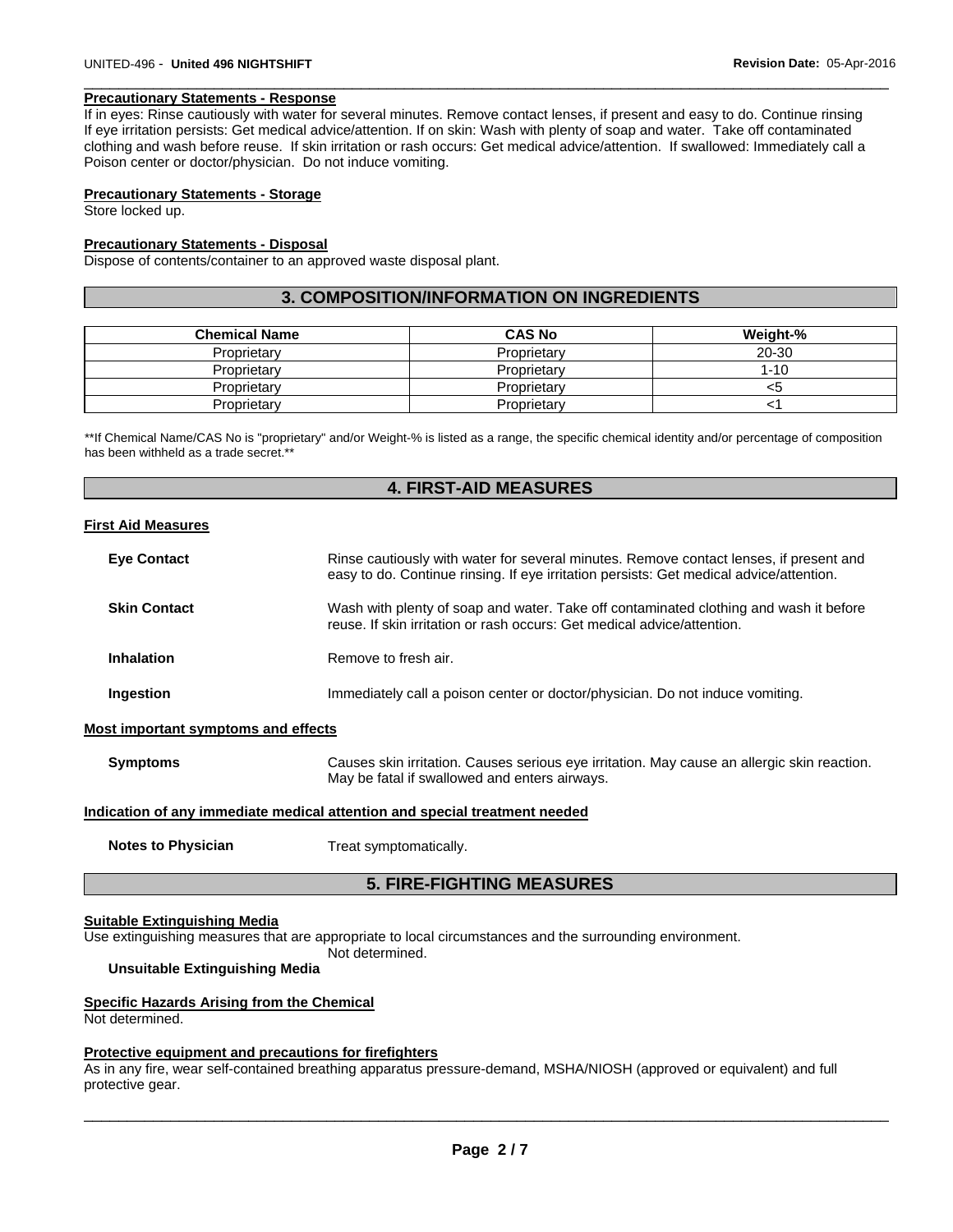# **6. ACCIDENTAL RELEASE MEASURES**

 $\Box$ 

#### **Personal precautions, protective equipment and emergency procedures**

**Personal Precautions Use personal protective equipment as required.** 

#### **Environmental precautions**

#### **Methods and material for containment and cleaning up**

| <b>Methods for Containment</b> | Prevent further leakage or spillage if safe to do so. |
|--------------------------------|-------------------------------------------------------|
| <b>Methods for Clean-Up</b>    | Keep in suitable, closed containers for disposal.     |

# **7. HANDLING AND STORAGE**

#### **Precautions for safe handling**

**Advice on Safe Handling** Handle in accordance with good industrial hygiene and safety practice. Wash face, hands and any exposed skin thoroughly after handling. Wear protective gloves/protective clothing and eye/face protection. Avoid breathing dust/fume/gas/mist/vapors/spray. Contaminated work clothing must not be allowed out of the workplace.

#### **Conditions for safe storage, including any incompatibilities**

| <b>Storage Conditions</b>     | Store locked up.                          |
|-------------------------------|-------------------------------------------|
| <b>Incompatible Materials</b> | None known based on information supplied. |

# **8. EXPOSURE CONTROLS/PERSONAL PROTECTION**

#### **Exposure Guidelines**

| <b>Chemical Name</b> | <b>TIM</b><br><b>ACGIH</b><br>. <b>.</b> | <b>OSHA PEL</b>                        | <b>NIOSH IDLH</b> |
|----------------------|------------------------------------------|----------------------------------------|-------------------|
| Proprietary          | . mg/m°<br>$\sim$                        | . mg/m <sup>.</sup><br>$\cdot$ $\cdot$ |                   |

#### **Appropriate engineering controls**

**Engineering Controls Apply technical measures to comply with the occupational exposure limits.** 

#### **Individual protection measures, such as personal protective equipment**

| <b>Eye/Face Protection</b>      | Refer to 29 CFR 1910.133 for eye and face protection regulations. Safety goggles<br>recommended.                      |
|---------------------------------|-----------------------------------------------------------------------------------------------------------------------|
| <b>Skin and Body Protection</b> | Refer to 29 CFR 1910.138 for appropriate skin and body protection. Chemical-resistant<br>gloves recommended.          |
| <b>Respiratory Protection</b>   | Refer to 29 CFR 1910.134 for respiratory protection requirements. None required if good<br>ventilation is maintained. |

**General Hygiene Considerations** Handle in accordance with good industrial hygiene and safety practice.

# **9. PHYSICAL AND CHEMICAL PROPERTIES**

### **Information on basic physical and chemical properties**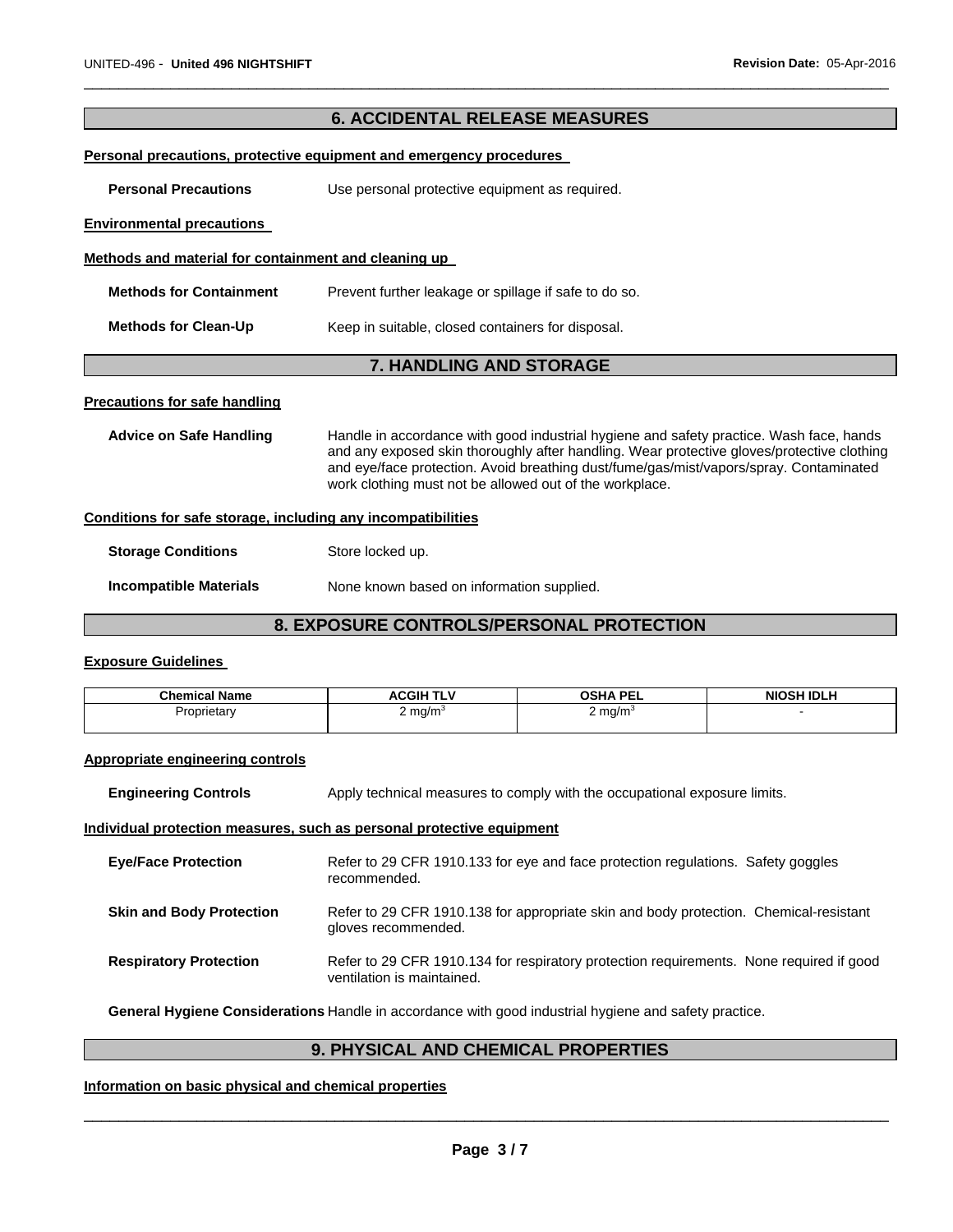**Physical state Liquid** 

**Property CONFINGUARY CONTROLLY AT A PROPERTY REMARKS • Method pH Remarks • Method pH** 11.5 **Melting Point/Freezing Point** Not determined **Boiling Point/Boiling Range** Not determined **Flash Point** >125°F **Evaporation Rate Not determined Flammability (Solid, Gas)** Not determined **Flammability Limits in Air Upper Flammability Limits** Not determined **Lower Flammability Limit** Not determined **Vapor Pressure Not determined Vapor Density Not determined Relative Density Specific Gravity Water Solubility <br>
Solubility in other solvents** Mot determined **Solubility in other solvents Not determined**<br> **Partition Coefficient Not determined Partition Coefficient Not determined**<br> **Auto-ignition Temperature** Not determined **Auto-ignition Temperature Decomposition Temperature** Not determined **Kinematic Viscosity Not determined Dynamic Viscosity**<br> **Explosive Properties**<br>
Not determined **Explosive Properties Oxidizing Properties VOC Content** 

**Appearance Constructs White creamy emulsion Odor Color Slight scent**<br> **Color Color Color Color Threshold** Not determinently and the White **Color** White **Odor Threshold** Not determined

 $\Box$ 

Not determined 0.950 Not determined None

# **10. STABILITY AND REACTIVITY**

#### **Reactivity**

Not reactive under normal conditions.

#### **Chemical Stability**

Stable under recommended storage conditions.

#### **Possibility of Hazardous Reactions**

None under normal processing.

#### **Conditions to Avoid**

Keep out of reach of children.

#### **Incompatible Materials**

Oxidizing agents such as bleach and strong acids.

### **Hazardous Decomposition Products**

None known based on information supplied.

# **11. TOXICOLOGICAL INFORMATION**

#### **Information on likely routes of exposure**

| <b>Product Information</b> |                                |
|----------------------------|--------------------------------|
| <b>Eve Contact</b>         | Causes serious eye irritation. |
| <b>Skin Contact</b>        | Causes skin irritation.        |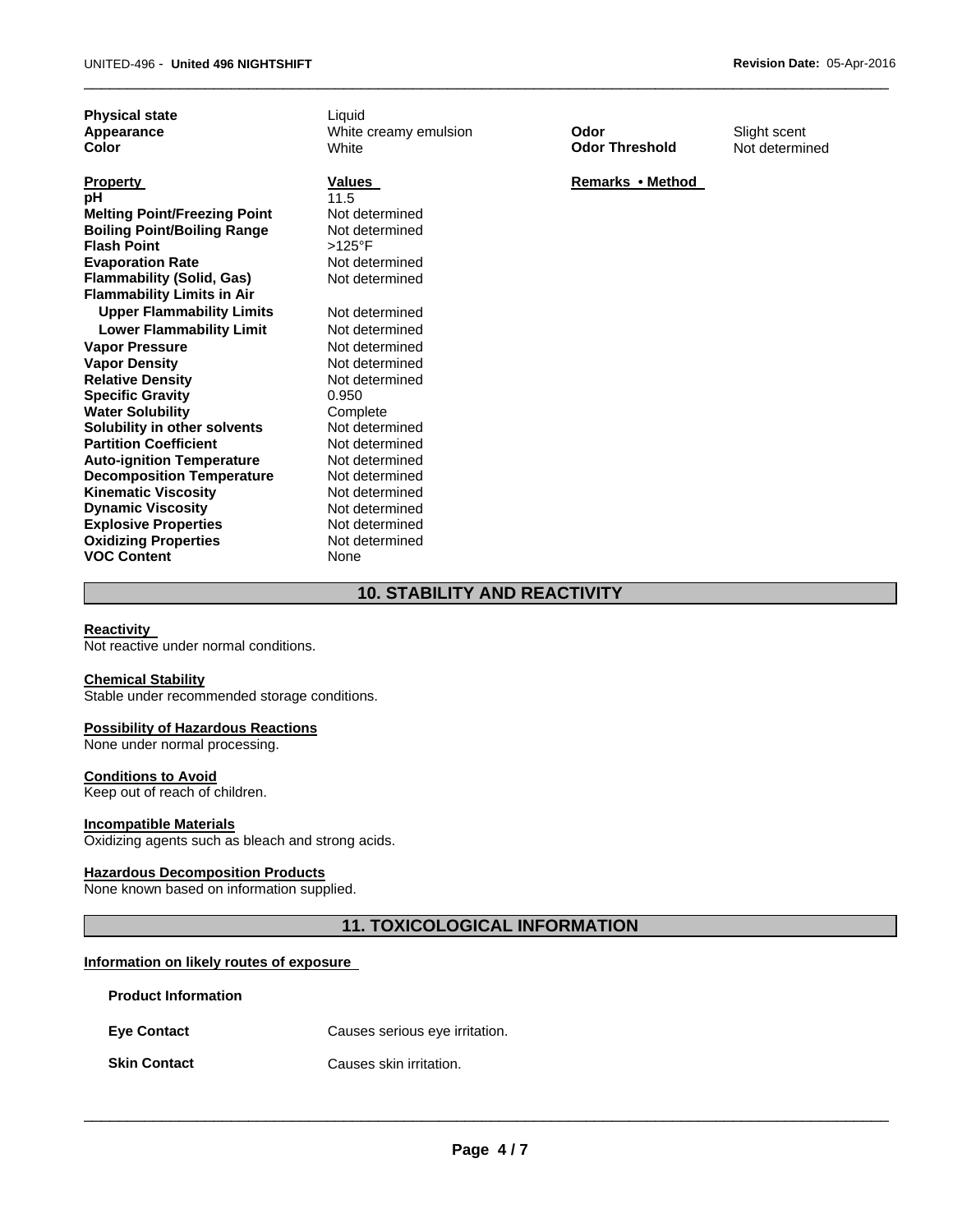**Inhalation** Do not inhale.

**Ingestion Do not ingest.** 

#### **Component Information**

| <b>Chemical Name</b> | ATEmix (oral)                | <b>ATEmix (dermal)</b>   | <b>Inhalation LC50</b> |
|----------------------|------------------------------|--------------------------|------------------------|
| Proprietary          | $>$ 5000 mg/kg (Rat)         | > 3160 mg/kg (Rabbit)    | $\blacksquare$         |
| Proprietary          | $= 5$ g/kg (Rat)             | $= 10$ mL/kg (Rabbit)    | $\blacksquare$         |
| Proprietary          | $=$ 3 g/kg (Rat)             |                          | $\blacksquare$         |
| Proprietary          | $= 1153 \text{ mg/kg}$ (Rat) |                          |                        |
| Proprietary          | $= 20$ g/kg (Rat)            | $= 20800$ mg/kg (Rabbit) | $\blacksquare$         |

 $\Box$ 

# **Information on physical, chemical and toxicological effects**

| <b>Symptoms</b>                                                                            | Please see section 4 of this SDS for symptoms.                                                                                               |  |
|--------------------------------------------------------------------------------------------|----------------------------------------------------------------------------------------------------------------------------------------------|--|
| Delayed and immediate effects as well as chronic effects from short and long-term exposure |                                                                                                                                              |  |
| <b>Sensitization</b>                                                                       | May cause an allergic skin reaction.                                                                                                         |  |
| Carcinogenicity                                                                            | Based on the information provided, this product does not contain any carcinogens or<br>potential carcinogens as listed by OSHA, IARC or NTP. |  |
| <b>Aspiration hazard</b>                                                                   | May be fatal if swallowed and enters airways.                                                                                                |  |
| <b>Numerical measures of toxicity</b>                                                      |                                                                                                                                              |  |

#### **The following values are calculated based on chapter 3.1 of the GHS document. ATEmix (oral)** 10,556.00 mg/kg **ATEmix (dermal)** 10,042.00 mg/kg

# **12. ECOLOGICAL INFORMATION**

# **Ecotoxicity**

Not determined.

**Persistence/Degradability**  Not determined.

#### **Bioaccumulation**  Not determined.

# **Mobility**

Not determined.

### **Other Adverse Effects**

Not determined.

# **13. DISPOSAL CONSIDERATIONS**

#### **Waste Treatment Methods**

**Disposal of Wastes** Disposal should be in accordance with applicable regional, national and local laws and regulations.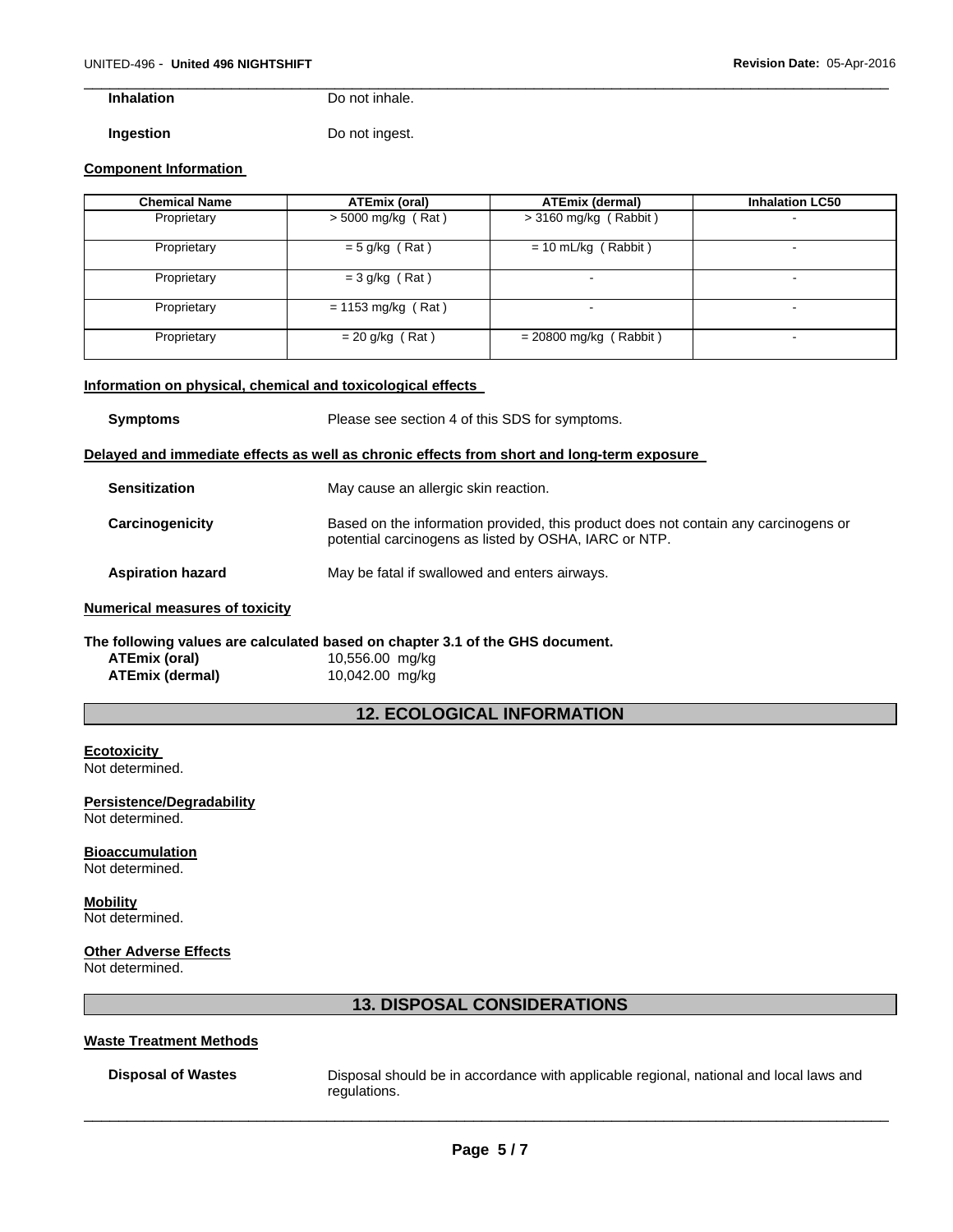**Contaminated Packaging** Disposal should be in accordance with applicable regional, national and local laws and regulations.

# **14. TRANSPORT INFORMATION**

 $\Box$ 

|                                                                                                        | <b>15. REGULATORY INFORMATION</b>                                |
|--------------------------------------------------------------------------------------------------------|------------------------------------------------------------------|
| <b>Marine Pollutant</b>                                                                                | This material may meet the definition of a marine pollutant.     |
| <b>IMDG</b><br>UN/ID No.<br><b>Proper Shipping Name</b><br><b>Hazard Class</b><br><b>Packing Group</b> | UN1268<br>Petroleum Products, N.O.S. (Mineral Spirits)<br>3<br>Ш |
| <b>IATA</b>                                                                                            | Please contact manufacturer for the most current information.    |
| <b>DOT</b>                                                                                             | Not regulated.                                                   |

#### **International Inventories**

| <b>Chemical Name</b> | <b>TSCA</b> |   | <b>DSL/NDSL EINECS/E</b><br><b>LINCS</b> | <b>ENCS</b> | <b>IECSC</b> | <b>KECL</b> | <b>PICCS</b> | <b>AICS</b> |
|----------------------|-------------|---|------------------------------------------|-------------|--------------|-------------|--------------|-------------|
|                      |             |   |                                          |             |              |             |              |             |
| Proprietary          | X           | X | X                                        |             | X            | Present     | X            | X           |
| Proprietary          | X           | Χ | X                                        | Present     | X            | Present     | X            | X           |
| Proprietary          | Χ           | X | X                                        | Present     | X            | Present     | х            | X           |
| Proprietary          | X           | X | X                                        | Present     | X            | Present     | X            | X           |
| Proprietary          | Χ           | X |                                          |             | X            |             |              | X           |
| Proprietary          | Χ           | Χ | X                                        | Present     | X            | Present     | X            | X           |
| Proprietary          | Χ           | X |                                          |             |              |             |              | X           |
| Proprietary          | Χ           | X | Χ                                        | Present     | X            | Present     | X            | x           |

 **Legend:** 

 *TSCA - United States Toxic Substances Control Act Section 8(b) Inventory* 

 *DSL/NDSL - Canadian Domestic Substances List/Non-Domestic Substances List* 

 *EINECS/ELINCS - European Inventory of Existing Chemical Substances/European List of Notified Chemical Substances* 

 *ENCS - Japan Existing and New Chemical Substances* 

 *IECSC - China Inventory of Existing Chemical Substances* 

 *KECL - Korean Existing and Evaluated Chemical Substances* 

 *PICCS - Philippines Inventory of Chemicals and Chemical Substances* 

 *AICS - Australian Inventory of Chemical Substances* 

#### **US Federal Regulations**

#### **CERCLA**

This material, as supplied, does not contain any substances regulated as hazardous substances under the Comprehensive Environmental Response Compensation and Liability Act (CERCLA) (40 CFR 302) or the Superfund Amendments and Reauthorization Act (SARA) (40 CFR 355).

# **SARA 313**

Section 313 of Title III of the Superfund Amendments and Reauthorization Act of 1986 (SARA). This product does not contain any chemicals which are subject to the reporting requirements of the Act and Title 40 of the Code of Federal Regulations, Part 372.

#### **CWA (Clean Water Act)**

This product does not contain any substances regulated as pollutants pursuant to the Clean Water Act (40 CFR 122.21 and 40 CFR 122.42).

#### **US State Regulations**